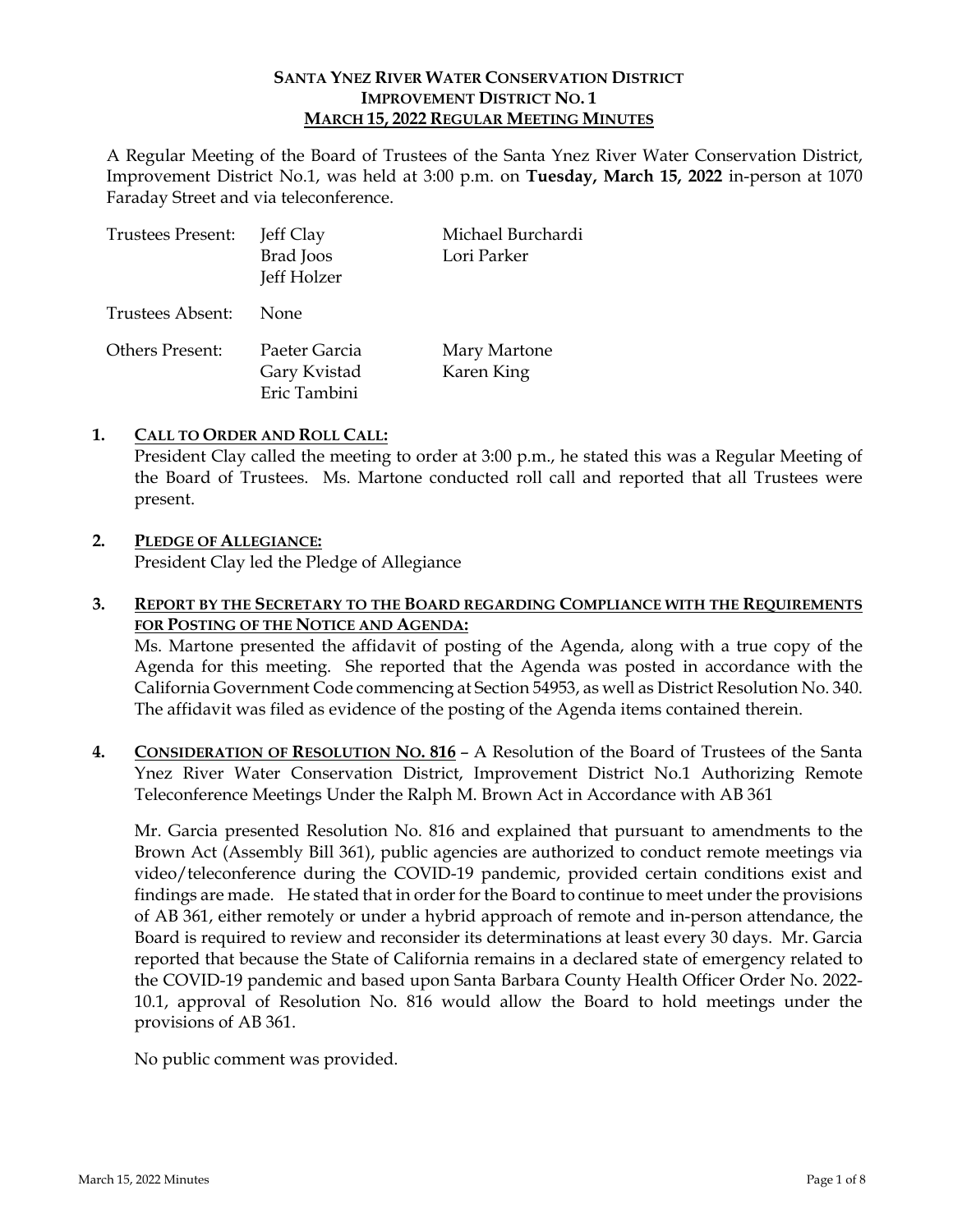It was **MOVED** by Trustee Joos, seconded by Trustee Burchardi, to adopt Resolution No. 816, a Resolution of the Board of Trustees of the Santa Ynez River Water Conservation District, Improvement No.1 Authorizing Remote Teleconference Meetings Under the Ralph M. Brown Act in Accordance with AB 361.

The Resolution was adopted and carried by the following 5-0-0 roll call vote:

| <b>AYES, Trustees:</b>    | Michael Burchardi<br>Jeff Clay<br>Jeff Holzer<br><b>Brad</b> Joos<br>Lori Parker |
|---------------------------|----------------------------------------------------------------------------------|
| <b>NOES, Trustees:</b>    | None                                                                             |
| <b>ABSTAIN, Trustees:</b> | None                                                                             |
| <b>ABSENT, Trustees:</b>  | None                                                                             |

#### **5. ADDITIONS OR CORRECTIONS, IF ANY, TO THE AGENDA:**  There were no additions or corrections to the Agenda.

## **6. PUBLIC COMMENT:**

President Clay welcomed any members of the public participating remotely and offered time for members of the public to speak and address the Board on matters not on the agenda. There was no public comment. Mr. Garcia reported that no written comments were submitted to the District for the meeting.

#### **7. CORONAVIRUS (COVID-19) UPDATE:**

**A.** General Manager's Report

Mr. Garcia reported on current information related to the COVID-19 pandemic and the District's actions. He explained that effective March 1, 2022, the State and County requirements that unvaccinated individuals wear masks in all indoor public settings moved to a strong recommendation that all persons, regardless of vaccination status, continue indoor masking, while universal masking will remain required in specified high-risk settings. Mr. Garcia reported that the District has removed the indoor mask requirement for individuals entering the District office to conduct business. He reviewed the Board packet materials which included Santa Barbara County Health Officer Order No. 2022-10.1.

# **8. CONSIDERATION OF THE MINUTES OF THE SPECIAL MEETING OF FEBRUARY 22, 2022:**

The Special Meeting Minutes from February 22, 2022 were presented for consideration.

President Clay asked if there were any changes or additions to the Special Meeting Minutes of February 22, 2022 as presented. Two minor corrections were requested.

It was **MOVED** by Trustee Joos, seconded by Trustee Parker, and carried by a 5-0-0 roll call vote, to approve the February 22, 2022 Minutes as amended.

# **9. CONSENT AGENDA:**

The Consent Agenda Report was provided in the Board packet.

Mr. Garcia reviewed the Consent Agenda materials for the month of March.

It was **MOVED** by Trustee Burchardi, seconded by Trustee Joos, and carried by a 5-0-0 roll call vote to approve the Consent Agenda.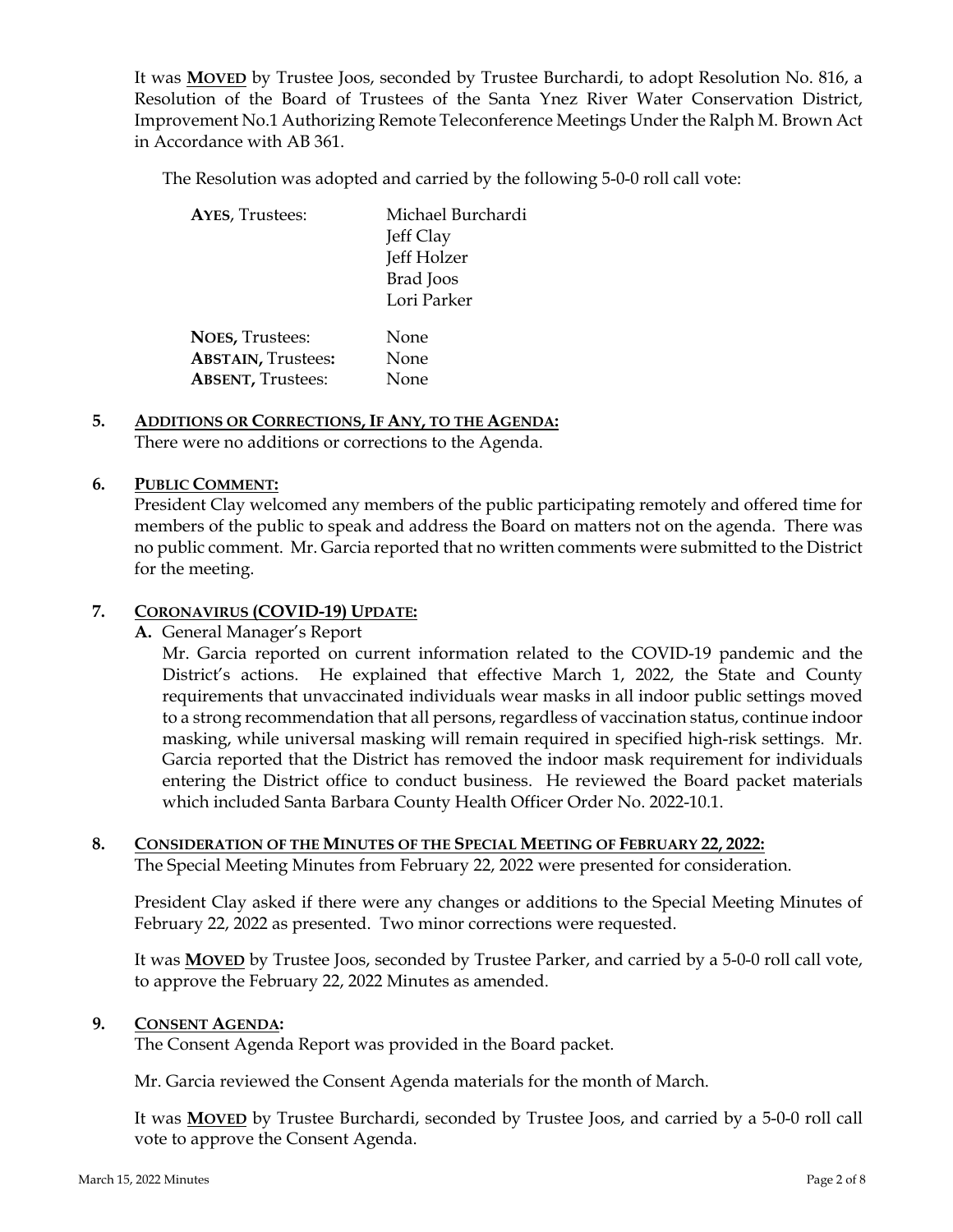## **10. MANAGER REPORTS - STATUS, DISCUSSION, AND POSSIBLE BOARD ACTION ON THE FOLLOWING SUBJECTS:**

# **A. DISTRICT ADMINISTRATION**

- 1. Financial Report on Administrative Matters
	- a) Presentation of Monthly Financial Statements Revenues and Expenses

Ms. Martone announced that the Financial Statements were emailed to the Board members earlier that afternoon and posted on the District's website in the Board packet materials for any members of the public wishing to follow along or receive a copy.

Ms. Martone reviewed the Statement of Revenues and Expenses for the month of March. She highlighted various line-items related to revenue and expense transactions that occurred during the month and also referenced the Fiscal Year to Date Statement of Revenues & Expenses that provided a budget to actual snapshot from July to February. Ms. Martone reported that the District revenues exceeded the expenses by \$52,329.01 and the year-to-date net income is \$2,029,314.62.

b) Approval of Accounts Payable

Ms. Martone announced that the Warrant List was emailed to the Board members this afternoon and posted on the District's website in the Board packet materials for any member of the public wishing to follow along or receive a copy.

The Board reviewed the Warrant List which covered warrants 23454 through 24404 in the amount of \$579,107.62.

It was **MOVED** by Trustee Joos, seconded by Trustee Holzer, and carried by a 5-0-0 roll call vote, to approve the Warrant List for February 23, 2022 through March 15, 2022.

2. Public Hearing: Proposed Adjustments to Boundaries of District Divisions Pursuant to California Elections Code and 2020 U.S. Census Bureau Population Results

The Board packet included a 2022 Redistricting Overview, memorandum prepared by JDL Mapping, Notice of Public Hearing, several maps depicting existing and proposed adjustments to the boundaries of the District divisions, and Resolution No. 817 with Exhibit "A".

Mr. Garcia explained that the District is required by statute to hold two public hearings on the re-districting process. He stated that the first public hearing was held at the February 22nd Special Meeting. Mr. Garcia briefly recapped what occurred at that meeting, where Mr. Dennis Loyst of JDL Mapping provided an overview of the process, proposed adjustments to the District's divisions, and related maps. Mr. Garcia explained that the second public hearing will be conducted under this agenda item, and he provided an overview of the hearing process. President Clay opened the public hearing at 3:32 p.m.

Mr. Garcia stated that according to California Elections Code section 22000, following each federal decennial census (every 10 years) special districts are required to use the updated census data to adjust the boundaries of their divisions so that as far as practicable the divisions are equal in population. Section 22000 provides that as part of the process in adjusting division boundaries, a district may also consider factors such as: topography; geography; cohesiveness, contiguity, integrity, and compactness of territory; and community of interests within the divisions. He stated that the redistricting process must be completed by April 17, 2022.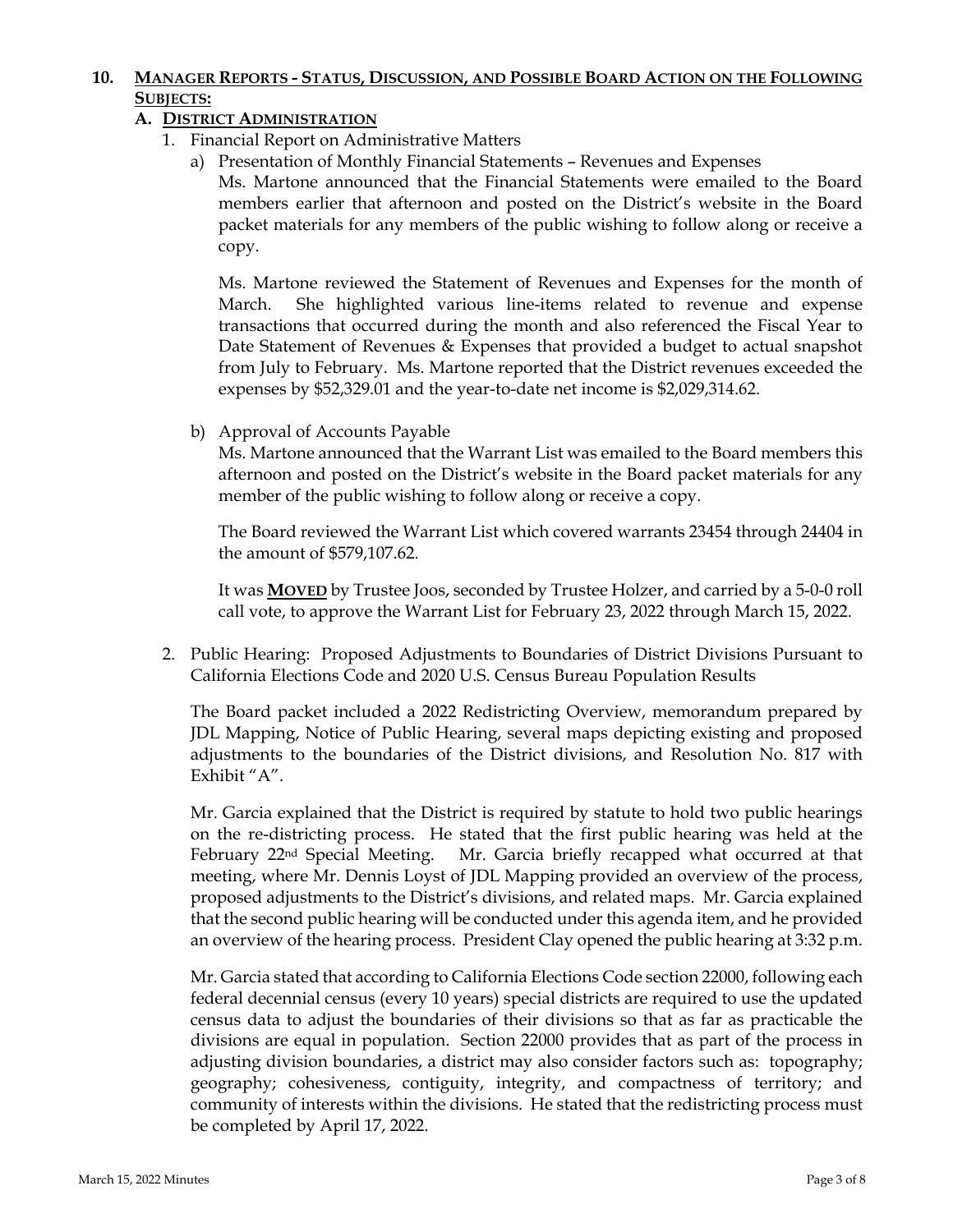Mr. Garcia stated that a Notice of Public Hearing was published in the local newspaper on March 5th and March 11th and posted on the District website.

Mr. Garcia reviewed the draft maps detailing the proposed adjustments to the boundaries of divisions within the District and the draft legal descriptions of the proposed adjustments. Mr. Garcia noted that the proposed adjustments achieve a population variance of less than three percent between the divisions, which easily satisfies the Elections Code objective of equalizing populations within each division.

Discussion ensued and the Board members favored the proposed adjustments to the division boundaries as presented.

President Clay opened public comment and no public comment was provided. Public comment was closed, and no further discussion or comment was provided by the Board. The public hearing was closed at approximately 3:47 p.m.

a) Resolution No. 817 - A Resolution of the Board of Trustees of the Santa Ynez River Water Conservation District, Improvement District No.1 Adjusting the Boundaries of District Divisions

Mr. Garcia reviewed the contents of Resolution No. 817 and Appendix "A" and recommended approval of Resolution No. 817.

No public comment was provided.

It was **MOVED** by Trustee Burchardi, seconded by Trustee Joos, to adopt Resolution No. 817, a Resolution of the Board of Trustees of the Santa Ynez River Water Conservation District, Improvement No.1 Adjusting the Boundaries of District Divisions.

The Resolution was adopted and carried by the following 5-0-0 roll call vote:

| <b>AYES, Trustees:</b>    | Michael Burchardi |
|---------------------------|-------------------|
|                           | Jeff Clay         |
|                           | Jeff Holzer       |
|                           | <b>Brad</b> Joos  |
|                           | Lori Parker       |
| <b>NOES, Trustees:</b>    | None              |
| <b>ABSTAIN, Trustees:</b> | None              |
| <b>ABSENT, Trustees:</b>  | None              |

- 3. Office Pavement Replacement Project
	- a) Bid Results Summary
	- b) Award of Contract and Authorization to Execute Contract Documents Agenda items 10.A.3.a and 10.A.3.b were discussed together.

The Board packet included the Bid Summary for the Office Pavement Replacement Project.

Mr. Garcia stated the District requested formal bids for the Office Pavement Replacement Project. He stated that the District received four bids by the response deadline of February 25, 2022. He informed the Board that based on the bid results,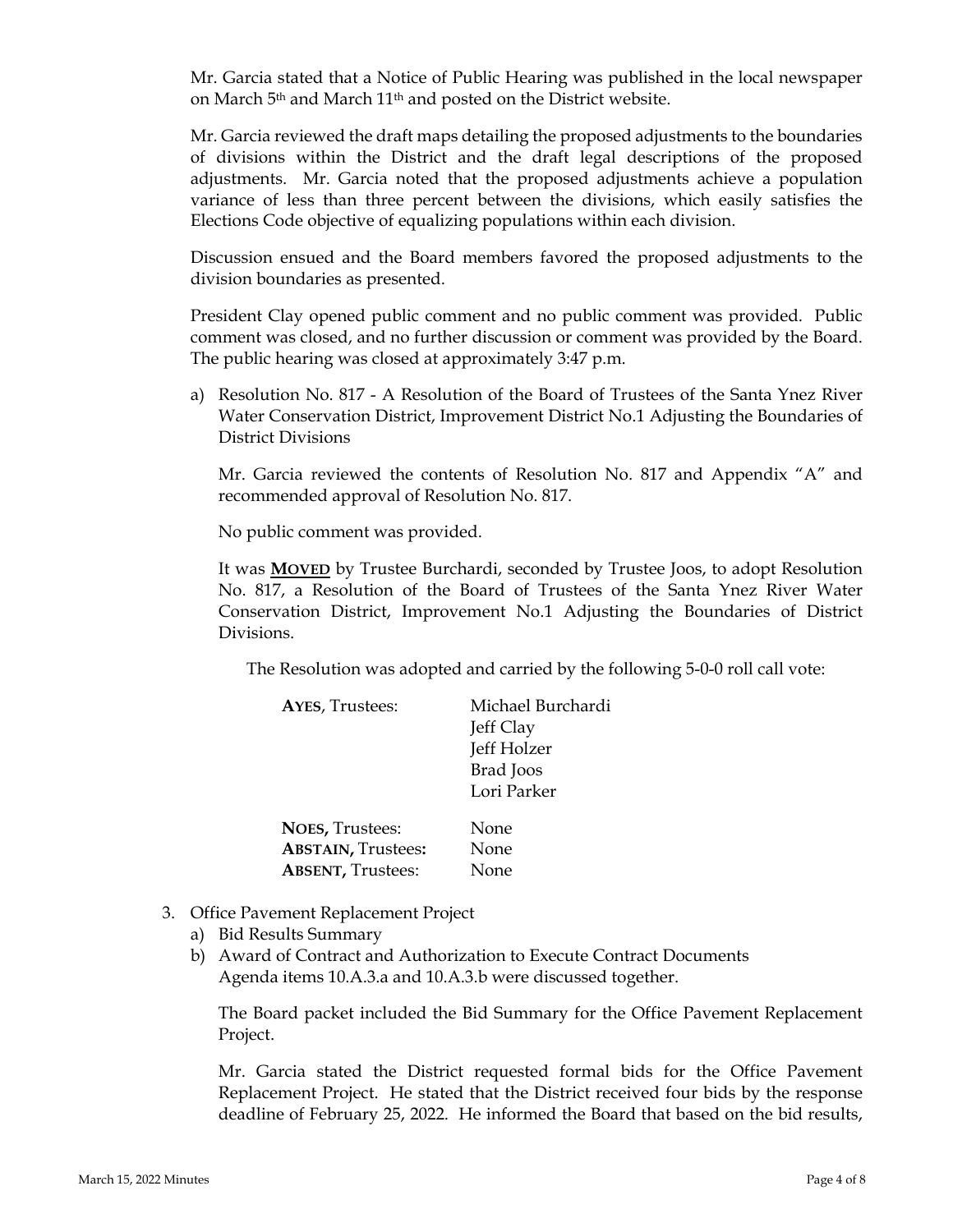Ramsey Asphalt Construction was the lowest responsive and responsible bidder at \$52,880.00.

Mr. Garcia recommended acceptance of the bid from Ramsey Asphalt Construction and requested that the Board authorize him to sign the Notice of Award and contract documents.

It was **MOVED** by Trustee Joos, seconded by Trustee Burchardi, and carried by a 5-0- 0 roll call vote, to accept the lowest responsive and responsible bid of \$52,880.00 from Ramsey Asphalt Construction, and authorize the General Manager to sign the Notice of Award and execute the contract documents.

4. Appoint Ad Hoc Committee Members – Los Olivos Community Services District Mr. Garcia reported that at the February 22, 2022 Special Meeting the Board considered and approved the establishment of an Ad Hoc Committee for the Los Olivos Community Services District. He reported that the consensus of the Board was to establish the Ad Hoc Committee; however, the Board chose to table appointments to the Ad Hoc Committee until a full Board was present.

Discussion ensued regarding appointees for the Ad Hoc Committee. Trustee Burchardi and Trustee Parker volunteered to be on the Ad Hoc Committee for the Los Olivos Community Services District.

It was **MOVED** by Trustee Clay, seconded by Trustee Joos, and carried by a 5-0-0 roll call vote to appoint Trustees Burchardi and Parker to the Los Olivos Community Services District Ad Hoc Committee.

5. District Cybersecurity Update

The Board packet included a January 25, 2022 letter from ACWA/JPIA regarding the 2022/2023 Cyber Liability Program Renewal.

Ms. Martone reported on the District's fiscal and preventative actions related to cybersecurity. She explained that in the past the District's cybersecurity insurance has been included in our liability insurance premium through ACWA JPIA; however, due to increasing occurrences of cyber-attacks and related market conditions, cybersecurity costs are anticipated to rise by 40% to 70% over the next year, resulting in the need for separate coverage. Ms. Martone reported that as part of the 2022/23 insurance renewal process, the District was required to complete and submit a comprehensive cybersecurity insurance application to ACWA JPIA for review and approval. She noted that staff coordinated with CIO Solutions, the District's information technology vendor, to assist with the cybersecurity application, which was submitted in early March.

Ms. Martone also reported that staff has been working with CIO Solutions on a cybersecurity plan for the District. She indicated that while the District's baseline security is good, additional security measures are being proposed and reviewed which will further strengthen and protect the District from cyberattacks. She indicated that the District has already implemented some cost-neutral processes and will be reviewing and recommending additional preventative measures within the next budget cycle. Ms. Martone reiterated to the Board that cybersecurity remains a top priority for the District.

The Board was provided time for questions and comments, which included current coverage, the cybersecurity insurance application process, current insurance costs vs.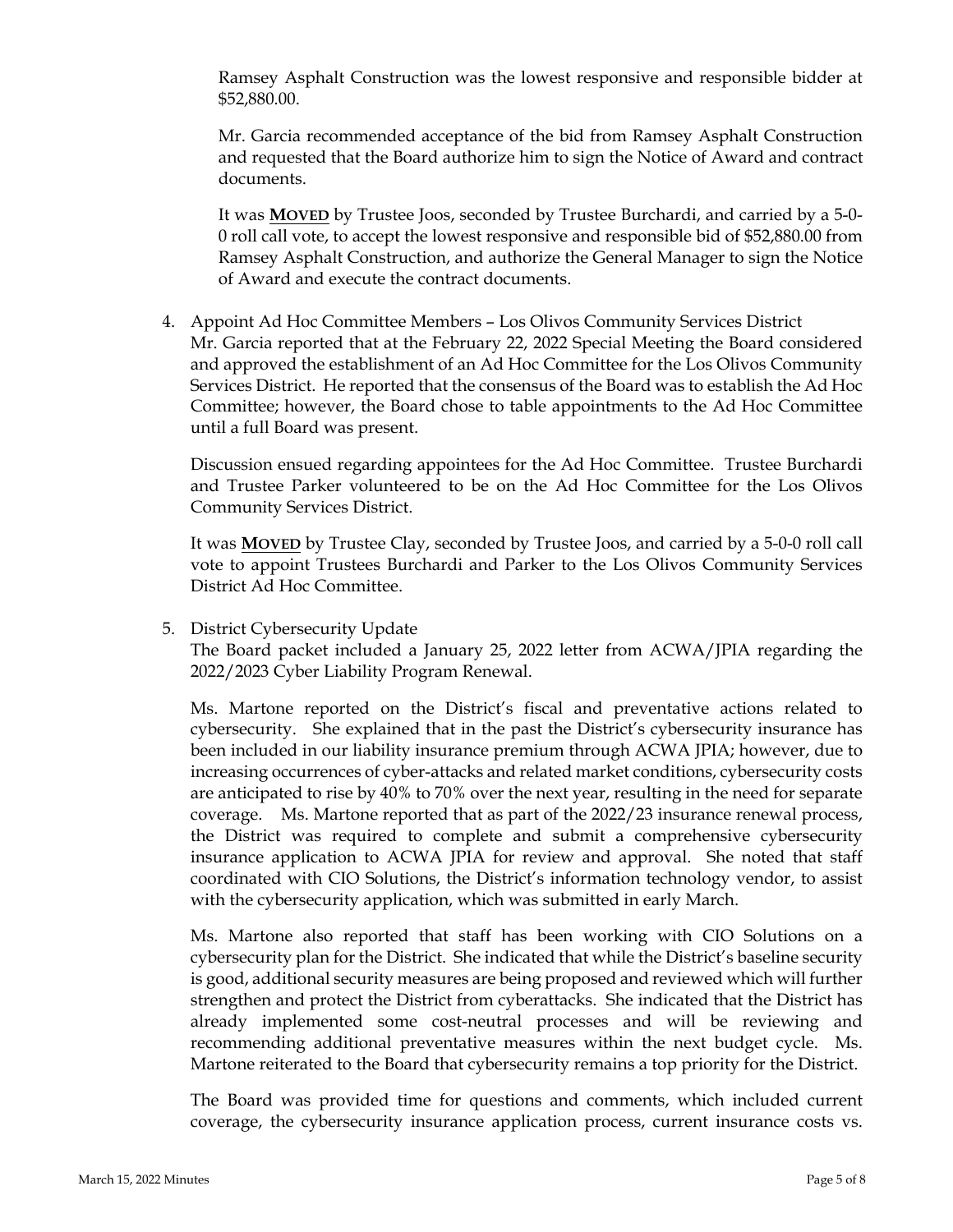potential increased costs, and obtaining a third-party insurance agency quote for cybersecurity coverage.

### **11. REPORT, DISCUSSION, AND POSSIBLE BOARD ACTION ON THE FOLLOWING SUBJECTS:**

## **A. SUSTAINABLE GROUNDWATER MANAGEMENT ACT**

1. Eastern Management Area Update

The Board packet included a February 24, 2022 Notice and Agenda for the Regular Meeting of the Eastern Management Area (EMA) Groundwater Sustainability Agency (GSA).

Mr. Garcia reported on the topics discussed at the February 24, 2022 meeting of the EMA GSA. He referenced the completion of the First Annual Report for the EMA, prepared by GSI Solutions, which is scheduled to be adopted by the GSA Committee next Thursday. Mr. Garcia also discussed certain key issues that the EMA will be addressing in relation to future governance, projects and management actions, and funding. Mr. Garcia stated that the three GSAs in the Basin along with staff and legal counsel for the participating agencies have been cooperatively discussing the pros and cons of forming one or more new Joint Powers Authority (JPA) agencies to implement the GSPs that have been adopted. He stated that the next Regular Meeting of the EMA GSA will be held on March 24, 2022.

## **B. CALIFORNIA DROUGHT CONDITIONS**

1. Update Regarding Statewide Drought Conditions

The Board packet included the Department of Water Resources (DWR) Current Reservoir Conditions; excerpts from CCWA Operating Committee Meeting Water Supply Situation Report; recent news articles relating to current drought conditions; and a February 2022 Cloudseeding Report prepared by North American Weather Consultants, Inc.

Mr. Garcia reviewed the Board packet materials, including updated conditions of major reservoirs in California as published by DWR. He also discussed the March 10, 2022 CCWA PowerPoint presentation which contained an overview of the current water supply situation for the State Water Project, temperature data, and a precipitation outlook. Mr. Garcia reminded the Board that in January 2022, the Department of Water Resources issued a Notice to State Water Project Contractors that the 2022 SWP Table A allocation was increased from 0% to 15%; however, due to current conditions there is a good chance that the 15% allocation could be reduced. Mr. Garcia referred to the recent news articles included in the packet and reviewed the February 2022 Cloud Seeding Report.

#### **C. CENTRAL COAST WATER AUTHORITY 2022 SUPPLEMENTAL WATER PURCHASE PROGRAM**

1. Update Regarding District Involvement in CCWA's 2022 Supplemental Water Purchase Program on Behalf of the City of Solvang

Mr. Garcia reported that due to the recent drought conditions and the current State Water Project Allocation of 15%, the Central Coast Water Authority (CCWA) has announced its 2022 Supplemental Water Purchase Program (SWPP) that allows CCWA participants to acquire additional imported water supplies. He explained that he has been working with the City of Solvang regarding the City's desire to participate in the SWPP. He explained that because the City is not a direct member agency of CCWA, ID No.1 is willing to execute the required documentation on behalf of the City, as we have done in the past. Mr. Garcia stated that ID No.1 and the City are working cooperatively to enable the City to pursue supplemental water to meet its needs. He reported that the Board packet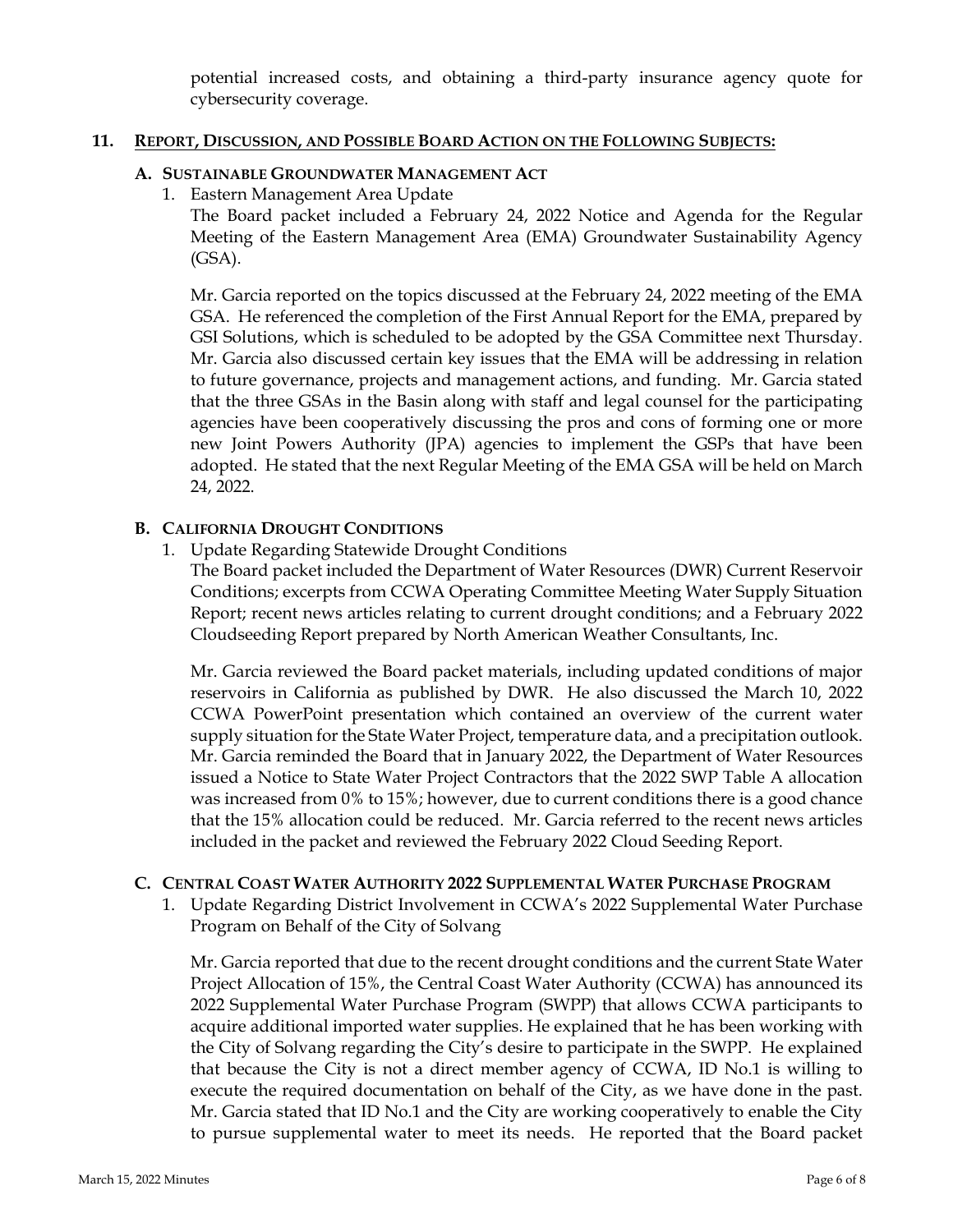included the executed 2022 Supplemental Water Purchase Program Participation Agreement between CCWA and ID No.1 and that all financial obligations will be assumed by the City of Solvang for their purchase of supplemental water.

## **D. 2022 WATER RATES STUDY**

1. Update Regarding District's 2022 5-Year Water Rate Study

Mr. Garcia reported that District management has been working with Bartle Wells  $\&$ Associates, the District's water rate consultant, to begin the process of developing a new 5-year water rate study. He stated that the last water rate study was adopted by the Board in 2016 and that the District implemented the last rate adjustment of the 2016 study in July 2021. Mr. Garcia indicated that management has scheduled a meeting with the District's Water Rates Ad Hoc Committee on March  $25<sup>th</sup>$  to provide an initial overview of the current water rates analysis and to seek input from the Ad Hoc Committee members.

## **12. REPORTS BY THE BOARD MEMBERS OR STAFF, QUESTIONS OF STAFF, STATUS REPORTS, ANNOUNCEMENTS, COMMITTEE REPORTS, AND OTHER MATTERS AND/OR COMMUNICATIONS NOT REQUIRING BOARD ACTION:**

The Board packet included the March 2022 Family Farm Alliance Monthly Briefing.

- **13. CORRESPONDENCE: GENERAL MANAGER RECOMMENDS FILING OF VARIOUS ITEMS:**  The Correspondence List was received by the Board.
- **14. REQUESTS FOR ITEMS TO BE INCLUDED ON THE NEXT REGULAR MEETING AGENDA:**  There were no requests from the Board.

## **15. NEXT MEETING OF THE BOARD OF TRUSTEES:**  President Clay stated that the next Regular Meeting of the Board of Trustees is scheduled for April 19, 2022 at 3:00 p.m.

# **16. CLOSED SESSION:**

The Board adjourned to closed session at 4:48 p.m.

# **A. CONFERENCE WITH LEGAL COUNSEL - EXISTING LITIGATION**

[Subdivision  $(d)(1)$  of Section 54956.9 of the Government Code – 2 Cases]

- 1. Name of Case: Adjudicatory proceedings pending before the State Water Resources Control Board regarding Permit 15878 issued on Application 22423 to the City of Solvang, Petitions for Change, and Related Protests
- 2. Name of Case: Central Coast Water Authority, et al. v. Santa Barbara County Flood Control and Water Conservation District, et al., Santa Barbara County Superior Court Case No. 21CV02432

# **17. RECONVENE INTO OPEN SESSION:**

[Sections 54957.1 and 54957.7 of the Government Code]

The public participation phone line was re-opened, and the Board reconvened to open session at approximately 5:48 p.m.

Mr. Garcia announced that the Board met in closed session concerning Agenda Items 16.A.1 and 16.A.2 and that there was no reportable action from the closed session.